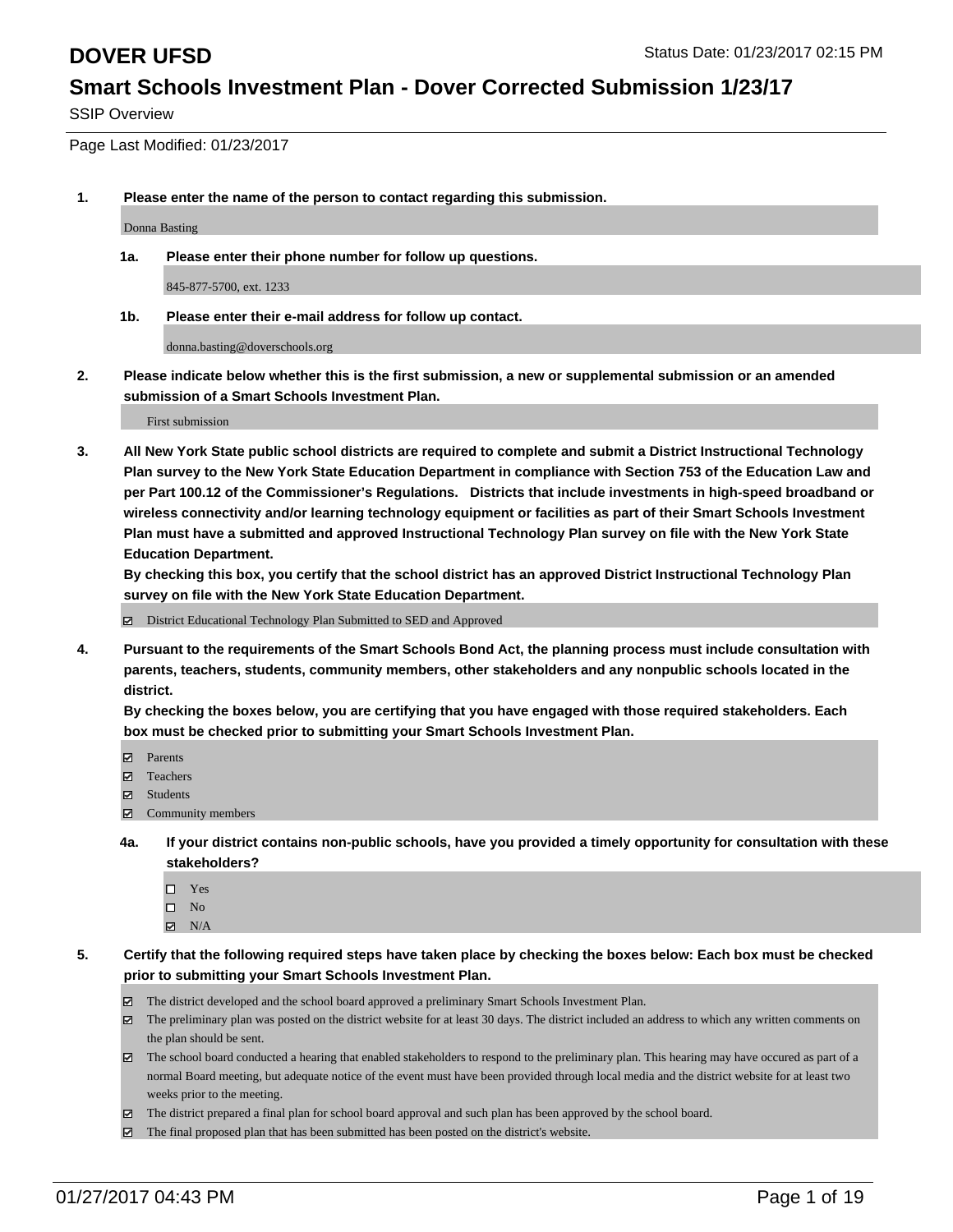SSIP Overview

Page Last Modified: 01/23/2017

**5a. Please upload the proposed Smart Schools Investment Plan (SSIP) that was posted on the district's website, along with any supporting materials. Note that this should be different than your recently submitted Educational Technology Survey. The Final SSIP, as approved by the School Board, should also be posted on the website and remain there during the course of the projects contained therein.**

Smart Schools Investment Plan.pdf

**5b. Enter the webpage address where the final Smart Schools Investment Plan is posted. The Plan should remain posted for the life of the included projects.**

www.doverschools.org

**6. Please enter an estimate of the total number of students and staff that will benefit from this Smart Schools Investment Plan based on the cumulative projects submitted to date.**

1,475

- **7. An LEA/School District may partner with one or more other LEA/School Districts to form a consortium to pool Smart Schools Bond Act funds for a project that meets all other Smart School Bond Act requirements. Each school district participating in the consortium will need to file an approved Smart Schools Investment Plan for the project and submit a signed Memorandum of Understanding that sets forth the details of the consortium including the roles of each respective district.**
	- $\Box$  The district plans to participate in a consortium to partner with other school district(s) to implement a Smart Schools project.
- **8. Please enter the name and 6-digit SED Code for each LEA/School District participating in the Consortium.**

| <b>Partner LEA/District</b> | <b>ISED BEDS Code</b> |
|-----------------------------|-----------------------|
| (No Response)               | (No Response)         |

**9. Please upload a signed Memorandum of Understanding with all of the participating Consortium partners.**

(No Response)

**10. Your district's Smart Schools Bond Act Allocation is:**

\$1,036,956

**11. Enter the budget sub-allocations by category that you are submitting for approval at this time. If you are not budgeting SSBA funds for a category, please enter 0 (zero.) If the value entered is \$0, you will not be required to complete that survey question.**

|                                       | Sub-        |
|---------------------------------------|-------------|
|                                       | Allocations |
| School Connectivity                   | 295,000     |
| Connectivity Projects for Communities | 0           |
| <b>Classroom Technology</b>           | 405,000     |
| Pre-Kindergarten Classrooms           | 0           |
| Replace Transportable Classrooms      |             |
| High-Tech Security Features           | O           |
| Totals:                               | 700,000     |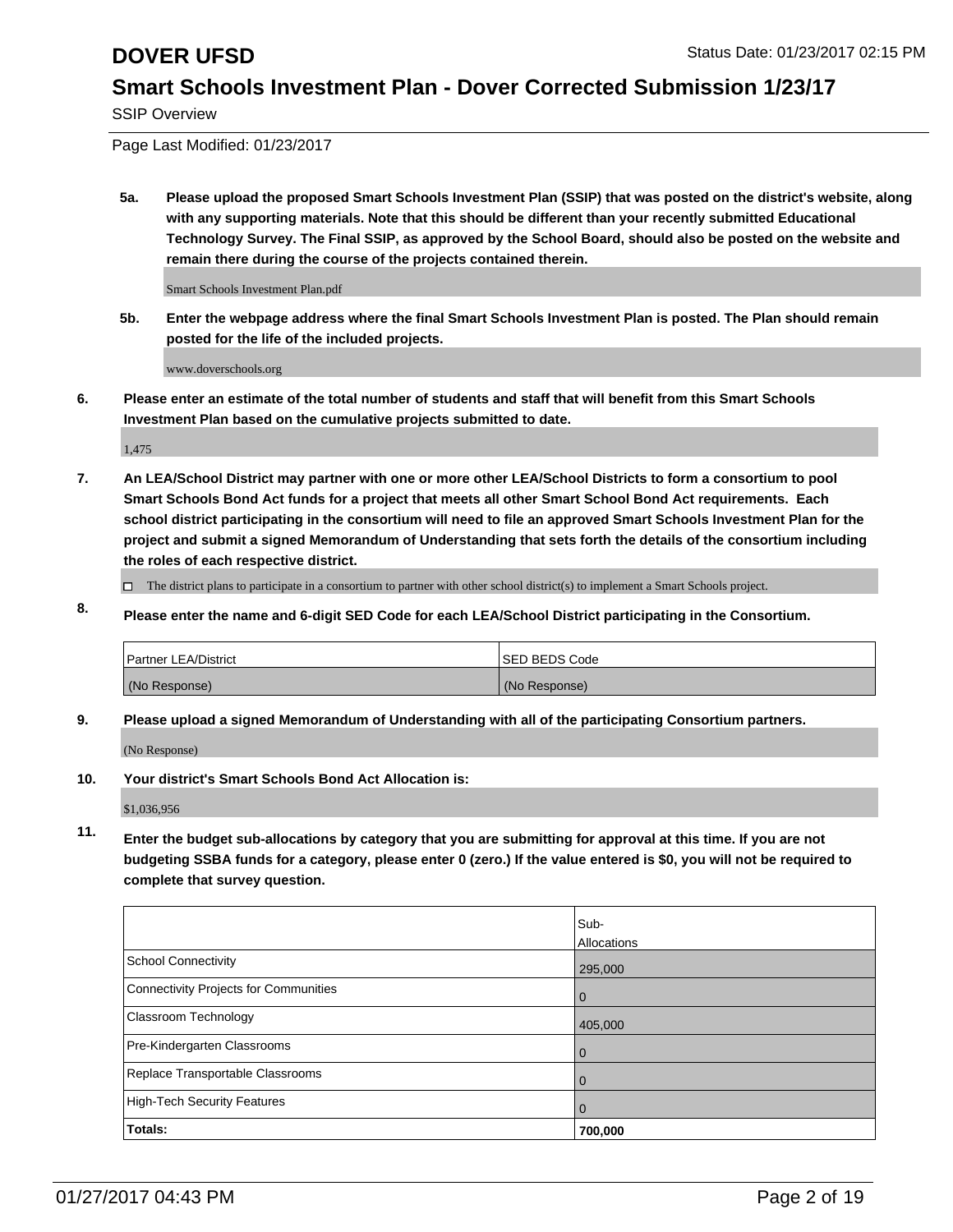School Connectivity

Page Last Modified: 01/23/2017

- **1. In order for students and faculty to receive the maximum benefit from the technology made available under the Smart Schools Bond Act, their school buildings must possess sufficient connectivity infrastructure to ensure that devices can be used during the school day. Smart Schools Investment Plans must demonstrate that:**
	- **sufficient infrastructure that meets the Federal Communications Commission's 100 Mbps per 1,000 students standard currently exists in the buildings where new devices will be deployed, or**
	- **is a planned use of a portion of Smart Schools Bond Act funds, or**
	- **is under development through another funding source.**

**Smart Schools Bond Act funds used for technology infrastructure or classroom technology investments must increase the number of school buildings that meet or exceed the minimum speed standard of 100 Mbps per 1,000 students and staff within 12 months. This standard may be met on either a contracted 24/7 firm service or a "burstable" capability. If the standard is met under the burstable criteria, it must be:**

**1. Specifically codified in a service contract with a provider, and**

**2. Guaranteed to be available to all students and devices as needed, particularly during periods of high demand, such as computer-based testing (CBT) periods.**

**Please describe how your district already meets or is planning to meet this standard within 12 months of plan submission.**

The District contracts for a firm service with Dutchess County BOCES to have all school buildings in the school district exceed the FCC minimum speed standard of 100Mbps per 1000 students and staff.

- **1a. If a district believes that it will be impossible to meet this standard within 12 months, it may apply for a waiver of this requirement, as described on the Smart Schools website. The waiver must be filed and approved by SED prior to submitting this survey.**
	- By checking this box, you are certifying that the school district has an approved waiver of this requirement on file with the New York State Education Department.

## **2. Connectivity Speed Calculator (Required)**

|                  | Number of       | Multiply by | Divide by 1000 Current Speed |        | Expected                 | <b>Expected Date</b> |
|------------------|-----------------|-------------|------------------------------|--------|--------------------------|----------------------|
|                  | <b>Students</b> | 100 Kbps    | to Convert to                | lin Mb | Speed to be              | <b>When</b>          |
|                  |                 |             | Required                     |        | Attained Within Required |                      |
|                  |                 |             | Speed in Mb                  |        | 12 Months                | Speed Will be        |
|                  |                 |             |                              |        |                          | l Met                |
| Calculated Speed | 1,325           | 132.500     | 132.5                        | 140.0  | 140.0                    | Currently Met        |

### **3. Describe how you intend to use Smart Schools Bond Act funds for high-speed broadband and/or wireless connectivity projects in school buildings.**

We will purchase additional bandwidth from Dutchess County BOCES using District funds. Wireless access points and GB switches will be paid for through the SSBA funding. This will provide better connectivity for student devices purchased using Smart Schools funding.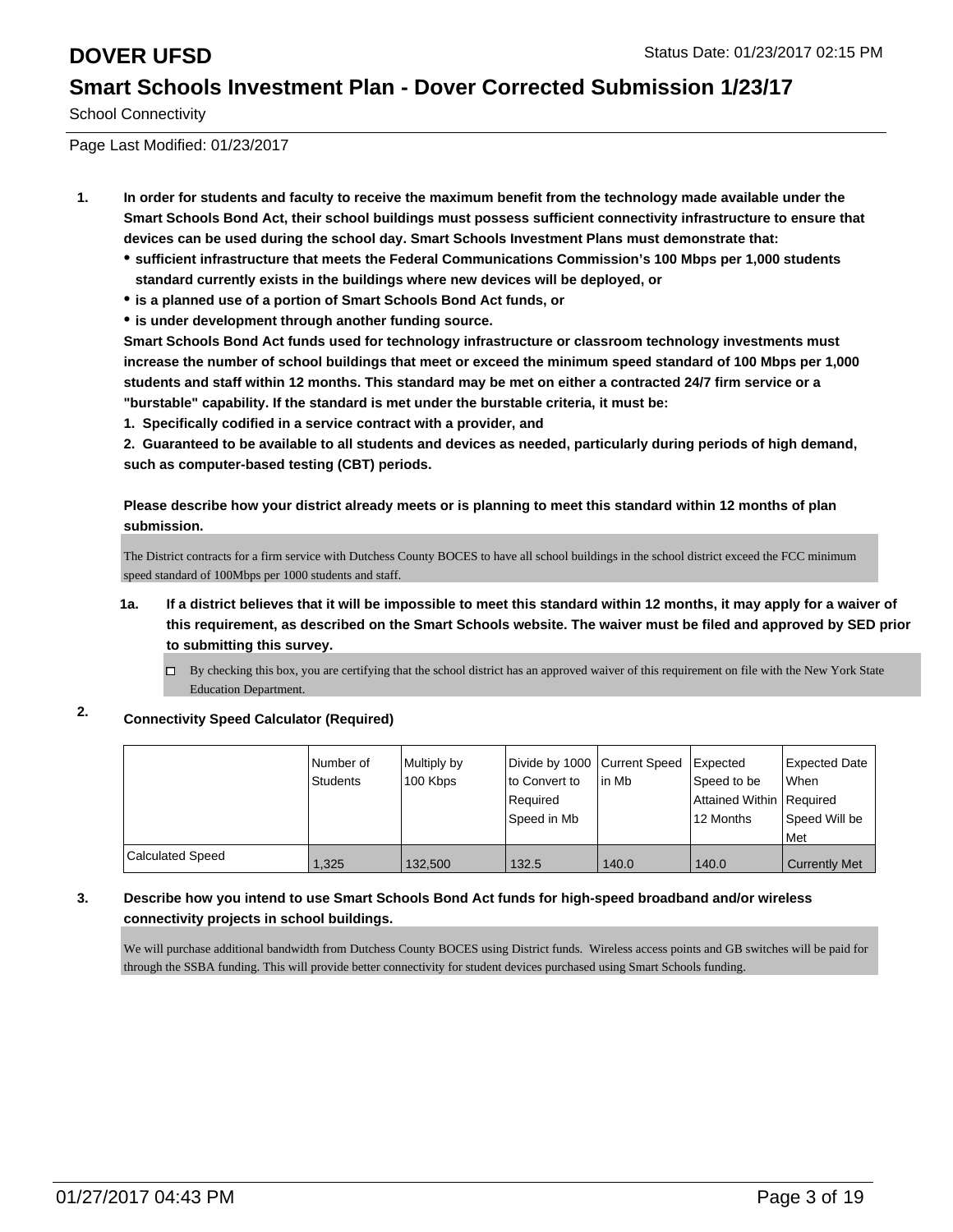School Connectivity

Page Last Modified: 01/23/2017

**4. Describe the linkage between the district's District Instructional Technology Plan and the proposed projects. (There should be a link between your response to this question and your response to Question 1 in Part E. Curriculum and Instruction "What are the district's plans to use digital connectivity and technology to improve teaching and learning?)**

 The proposed projects outlined in the District Instructional Technology Plan will clearly support both teaching and learning. Technology-infused classrooms with digital learning tools (i.e.- Chromebooks, SmartBoards, tablets) will create blended learning environments for students that will enable them to meet the demands of contend and CCLS in deeper ways, and will expand course offerings (i.e. - virtual A Placement courses). These classrooms will also allow teachers to develop interactive and engaging learning materials for students. Through flipped lessons, online assignments and assessments that allow for immediate feedback to students, learning can occur at all times (synchronous and asynchronous) to meet students' needs in a flexible manner. Students will become college and career-ready as they learn to make 21st century skills a part of their learning process and develop work-flows and habits of mind that will transfer into a variety of areas. Differentiation will be facilitated as teachers leverage data generated to assess student learning. Teachers, students and parents can also share resources to help increase student success and open opportunities for learning.

**5. If the district wishes to have students and staff access the Internet from wireless devices within the school building, or in close proximity to it, it must first ensure that it has a robust Wi-Fi network in place that has sufficient bandwidth to meet user demand.**

### **Please describe how you have quantified this demand and how you plan to meet this demand.**

- 1. The district plans to have an access point in every classroom, and several additional access points throughout the hallways, common areas (library, cafeteria). The access points will allow for each classroom to connect one cart of devices (approximately 30), plus some additional devices, at one time. Hallway and common area access points will give 100% connectivity to all spaces. Additionally, having these access points will make the district's Emergency Alert Tag System more accurate as it syncs with the nearest access point. The district currently has 140Mbps bandwith, which is sufficient for the current needs. The district will closely monitor the bandwidth usage and increase it through Dutchess County BOCES as the need arises (once the request is generated to the BOCES, the increased bandwidth is available within several weeks).
- **6. As indicated on Page 5 of the guidance, the Office of Facilities Planning will have to conduct a preliminary review of all capital projects, including connectivity projects. Please indicate on a separate row each project number given to you by the Office of Facilities Planning.**

| Project Number        |  |
|-----------------------|--|
| 13-05-02-02-7-999-001 |  |

**7. Certain high-tech security and connectivity infrastructure projects may be eligible for an expedited review process as determined by the Office of Facilities Planning.**

**Was your project deemed eligible for streamlined review?**

No

**8. Include the name and license number of the architect or engineer of record.**

| <sup>I</sup> Name | License Number |
|-------------------|----------------|
| Richard Rennia    | 82459          |

**9. If you are submitting an allocation for School Connectivity complete this table. Note that the calculated Total at the bottom of the table must equal the Total allocation for this category that you entered in the SSIP Overview overall budget.**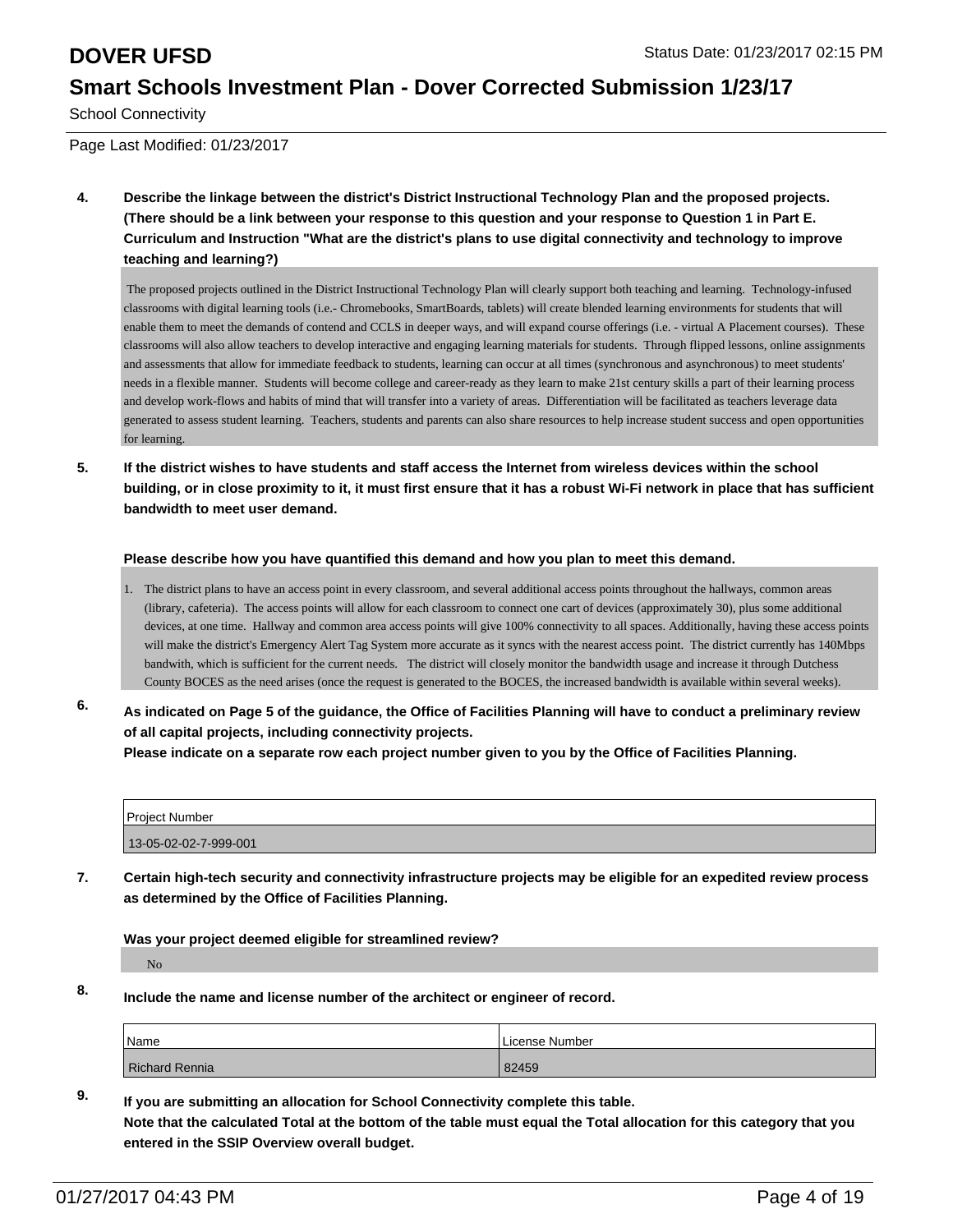School Connectivity

Page Last Modified: 01/23/2017

|                                            | Sub-           |
|--------------------------------------------|----------------|
|                                            | Allocation     |
| Network/Access Costs                       | 235,000        |
| Outside Plant Costs                        | 0              |
| School Internal Connections and Components | 60,000         |
| Professional Services                      | 0              |
| Testing                                    | 0              |
| Other Upfront Costs                        | 0              |
| <b>Other Costs</b>                         | $\overline{0}$ |
| Totals:                                    | 295,000        |

**10. Please detail the type, quantity, per unit cost and total cost of the eligible items under each sub-category. This is especially important for any expenditures listed under the "Other" category. All expenditures must be eligible for tax-exempt financing to be reimbursed through the SSBA. Sufficient detail must be provided so that we can verify this is the case. If you have any questions, please contact us directly through smartschools@nysed.gov. NOTE: Wireless Access Points should be included in this category, not under Classroom Educational Technology, except those that will be loaned/purchased for nonpublic schools.**

| Select the allowable expenditure | Item to be purchased                             | Quantity | Cost per Item | <b>Total Cost</b> |
|----------------------------------|--------------------------------------------------|----------|---------------|-------------------|
| ∣type.                           |                                                  |          |               |                   |
| Repeat to add another item under |                                                  |          |               |                   |
| each type.                       |                                                  |          |               |                   |
| <b>Connections/Components</b>    | Contractor for wiring and switch<br>installation |          | 60,000        | 60,000            |
| Network/Access Costs             | Switches, 48 port, PoE                           | 14       | 10,285        | 144,000           |
| Network/Access Costs             | <b>Access Points</b>                             | 121      | 752           | 91,000            |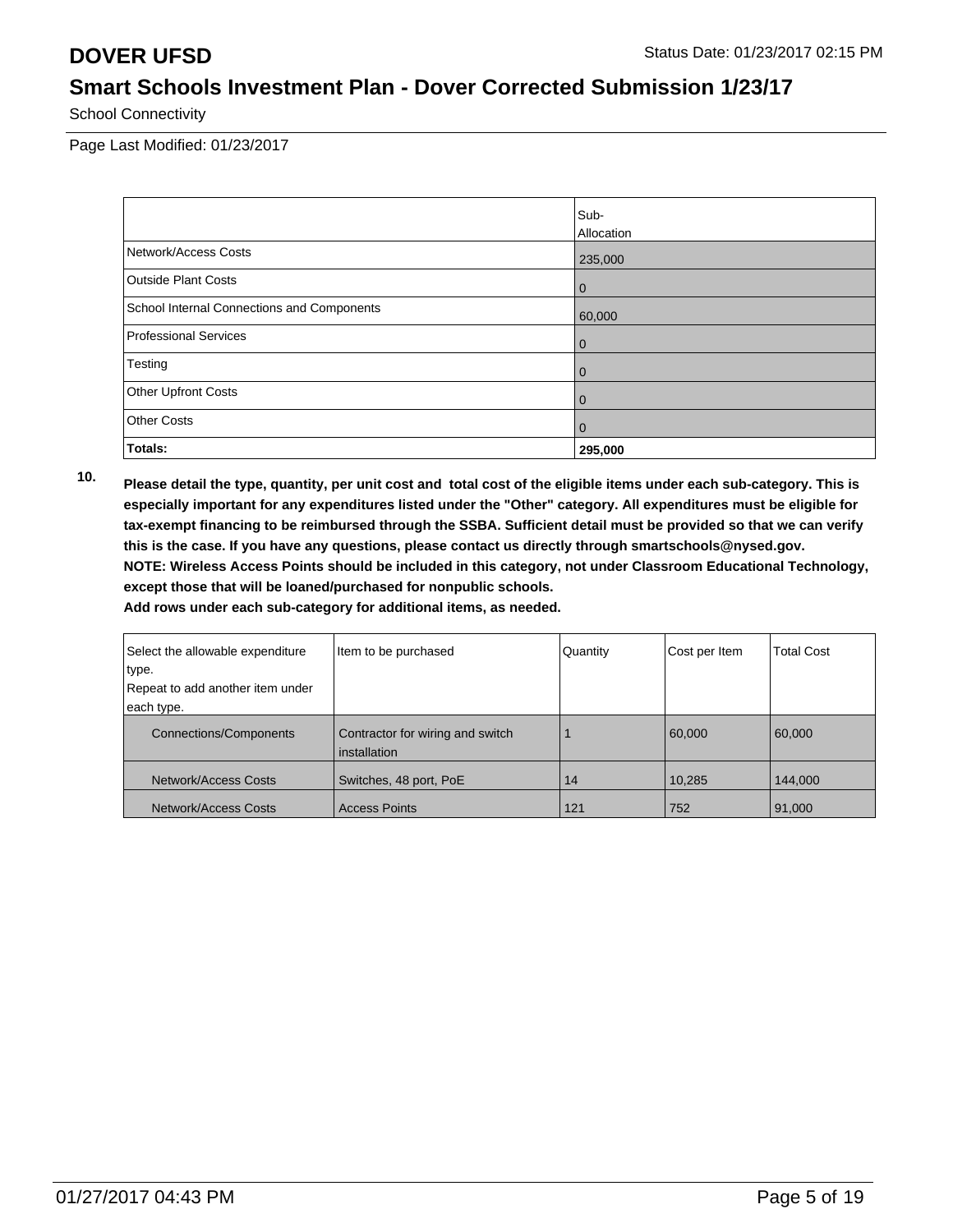Community Connectivity (Broadband and Wireless)

Page Last Modified: 01/23/2017

**1. Describe how you intend to use Smart Schools Bond Act funds for high-speed broadband and/or wireless connectivity projects in the community.**

(No Response)

**2. Please describe how the proposed project(s) will promote student achievement and increase student and/or staff access to the Internet in a manner that enhances student learning and/or instruction outside of the school day and/or school building.**

(No Response)

**3. Community connectivity projects must comply with all the necessary local building codes and regulations (building and related permits are not required prior to plan submission).**

 $\Box$  I certify that we will comply with all the necessary local building codes and regulations.

**4. Please describe the physical location of the proposed investment.**

(No Response)

**5. Please provide the initial list of partners participating in the Community Connectivity Broadband Project, along with their Federal Tax Identification (Employer Identification) number.**

| <b>Project Partners</b> | l Federal ID # |
|-------------------------|----------------|
| (No Response)           | (No Response)  |

**6. If you are submitting an allocation for Community Connectivity, complete this table. Note that the calculated Total at the bottom of the table must equal the Total allocation for this category that you entered in the SSIP Overview overall budget.**

|                                    | Sub-Allocation |
|------------------------------------|----------------|
|                                    |                |
| Network/Access Costs               | (No Response)  |
| <b>Outside Plant Costs</b>         | (No Response)  |
| <b>Tower Costs</b>                 | (No Response)  |
| <b>Customer Premises Equipment</b> | (No Response)  |
| <b>Professional Services</b>       | (No Response)  |
| Testing                            | (No Response)  |
| <b>Other Upfront Costs</b>         | (No Response)  |
| <b>Other Costs</b>                 | (No Response)  |
| Totals:                            | 0              |

**7. Please detail the type, quantity, per unit cost and total cost of the eligible items under each sub-category. This is especially important for any expenditures listed under the "Other" category. All expenditures must be capital-bond eligible to be reimbursed through the SSBA. If you have any questions, please contact us directly through smartschools@nysed.gov.**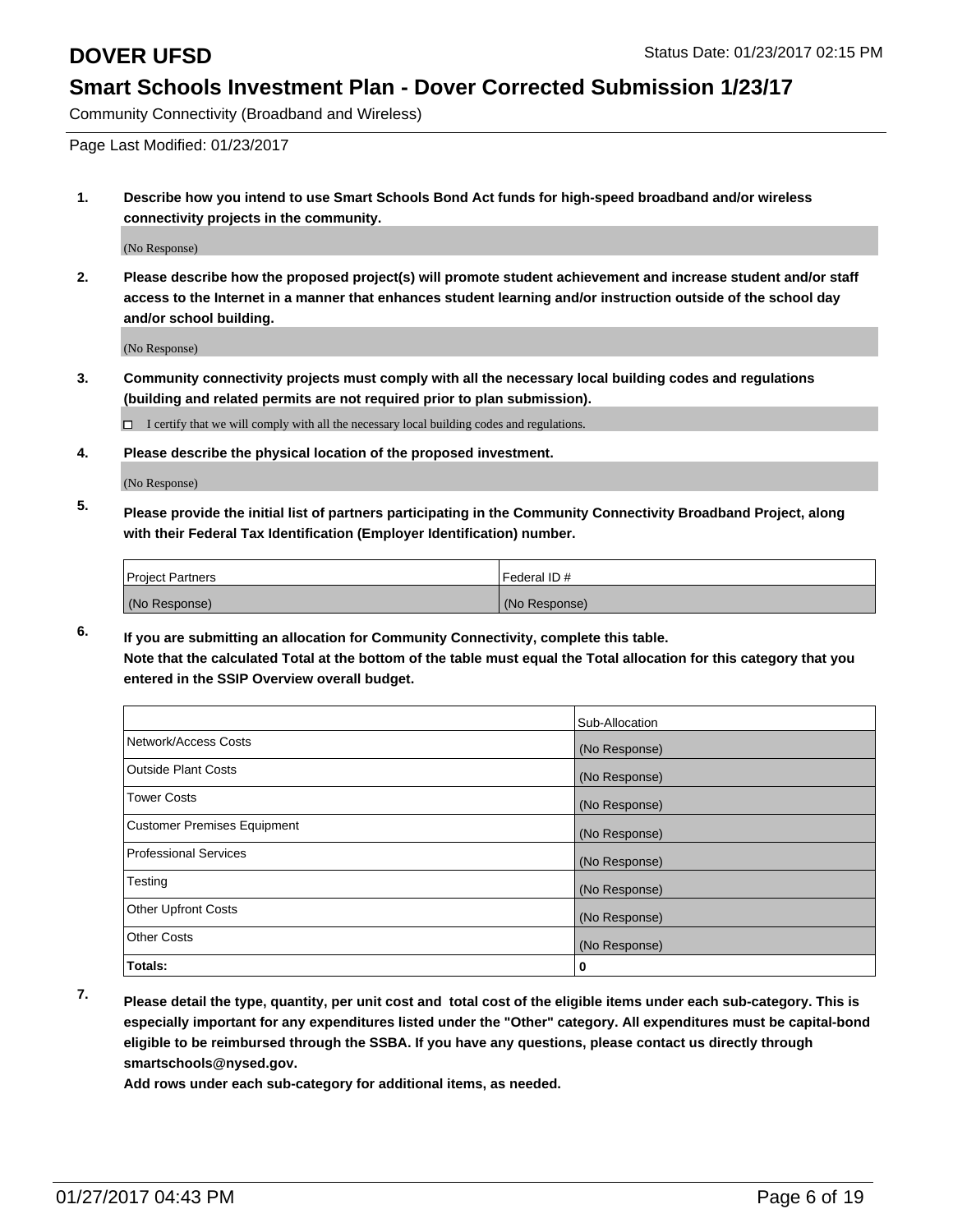Community Connectivity (Broadband and Wireless)

| Select the allowable expenditure | litem to be purchased | Quantity      | Cost per Item | <b>Total Cost</b> |
|----------------------------------|-----------------------|---------------|---------------|-------------------|
| type.                            |                       |               |               |                   |
| Repeat to add another item under |                       |               |               |                   |
| each type.                       |                       |               |               |                   |
| (No Response)                    | (No Response)         | (No Response) | (No Response) | (No Response)     |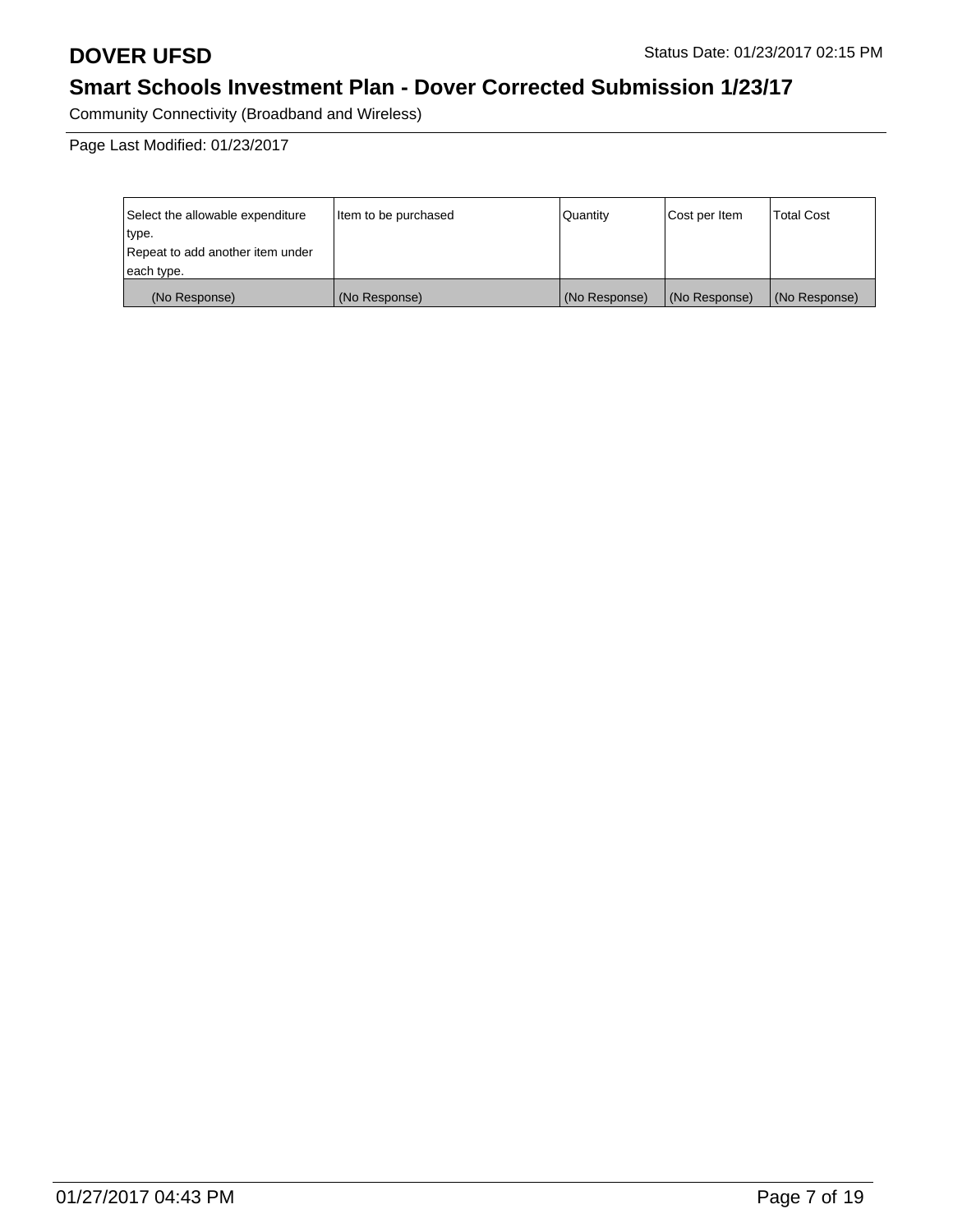Classroom Learning Technology

Page Last Modified: 01/23/2017

**1. In order for students and faculty to receive the maximum benefit from the technology made available under the Smart Schools Bond Act, their school buildings must possess sufficient connectivity infrastructure to ensure that devices can be used during the school day. Smart Schools Investment Plans must demonstrate that sufficient infrastructure that meets the Federal Communications Commission's 100 Mbps per 1,000 students standard currently exists in the buildings where new devices will be deployed, or is a planned use of a portion of Smart Schools Bond Act funds, or is under development through another funding source.**

**Smart Schools Bond Act funds used for technology infrastructure or classroom technology investments must increase the number of school buildings that meet or exceed the minimum speed standard of 100 Mbps per 1,000 students and staff within 12 months. This standard may be met on either a contracted 24/7 firm service or a "burstable" capability. If the standard is met under the burstable criteria, it must be:**

**1. Specifically codified in a service contract with a provider, and**

**2. Guaranteed to be available to all students and devices as needed, particularly during periods of high demand, such as computer-based testing (CBT) periods.**

**Please describe how your district already meets or is planning to meet this standard within 12 months of plan submission.**

The district will purchase additional bandwidth from Dutchess County BOCES to meet the needs of the new devices and the Federal Communications Commission requirements. The district will also add wireless access points at all school buildings and replace end-of-life switches with GB switches.

- **1a. If a district believes that it will be impossible to meet this standard within 12 months, it may apply for a waiver of this requirement, as described on the Smart Schools website. The waiver must be filed and approved by SED prior to submitting this survey.**
	- $\Box$  By checking this box, you are certifying that the school district has an approved waiver of this requirement on file with the New York State Education Department.

### **2. Connectivity Speed Calculator (Required)**

|                         | Number of<br>Students | Multiply by<br>100 Kbps | Divide by 1000 Current Speed<br>lto Convert to<br>Required<br>Speed in Mb | l in Mb | <b>Expected</b><br>Speed to be<br>Attained Within   Required<br>12 Months | Expected Date<br>l When<br>Speed Will be<br>l Met |
|-------------------------|-----------------------|-------------------------|---------------------------------------------------------------------------|---------|---------------------------------------------------------------------------|---------------------------------------------------|
| <b>Calculated Speed</b> | 1,325                 | 132.500                 | 132.5                                                                     | 140.0   | 140.0                                                                     | <b>Currently Met</b>                              |

**3. If the district wishes to have students and staff access the Internet from wireless devices within the school building, or in close proximity to it, it must first ensure that it has a robust Wi-Fi network in place that has sufficient bandwidth to meet user demand.**

### **Please describe how you have quantified this demand and how you plan to meet this demand.**

The district plans to have an access point in every classroom, and several additional access points throughout the hallways, common areas (library, cafeteria). The access points will allow for each classroom to connect one cart of devices (approximately 30), plus some additional devices, at one time. Hallway and common area access points will give 100% connectivity to all spaces. Additionally, having these access points will make the district's Emergency Alert Tag System more accurate as it syncs with the nearest access point. The district currently has 140Mbps bandwith, which is sufficient for the current needs. The district will closely monitor the bandwidth usage and increase it through Dutchess County BOCES as the need arises (once the request is generated to the BOCES, the increased bandwidth is available within several weeks).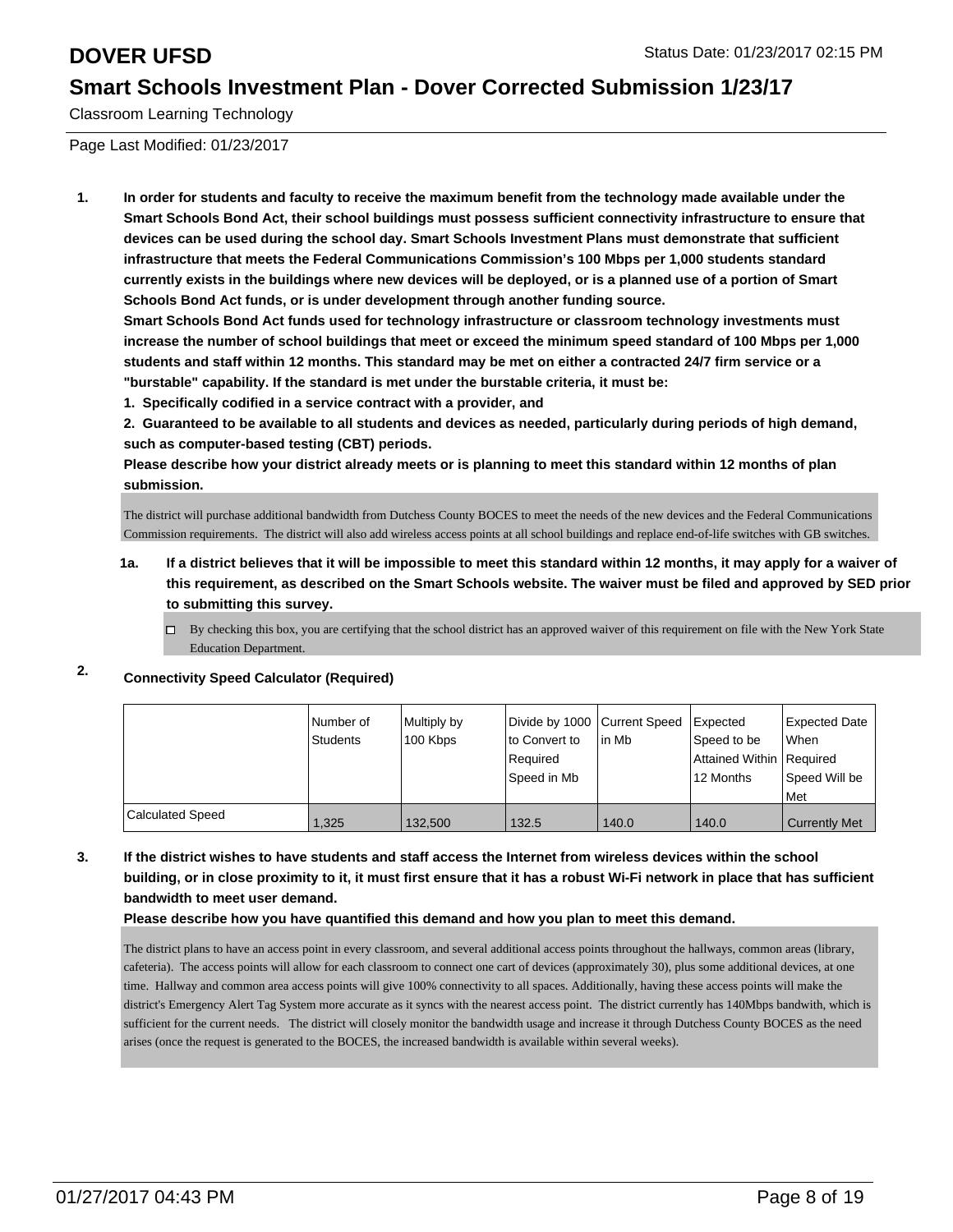Classroom Learning Technology

Page Last Modified: 01/23/2017

**4. All New York State public school districts are required to complete and submit an Instructional Technology Plan survey to the New York State Education Department in compliance with Section 753 of the Education Law and per Part 100.12 of the Commissioner's Regulations. Districts that include educational technology purchases as part of their Smart Schools Investment Plan must have**

**a submitted and approved Instructional Technology Plan survey on file with the New York State Education Department.**

- By checking this box, you are certifying that the school district has an approved Instructional Technology Plan survey on file with the New York State Education Department.
- **5. Describe the devices you intend to purchase and their compatibility with existing or planned platforms or systems. Specifically address the adequacy of each facility's electrical, HVAC and other infrastructure necessary to install and support the operation of the planned technology.**

The Chromebooks, tablets and IPod Touches we intend to purchase are compatible with our existing wireless infrastructure, and will be compatible with planned wireless infrastructure. The district currently has adequate electrical supply to support the increase in new devices and charging carts.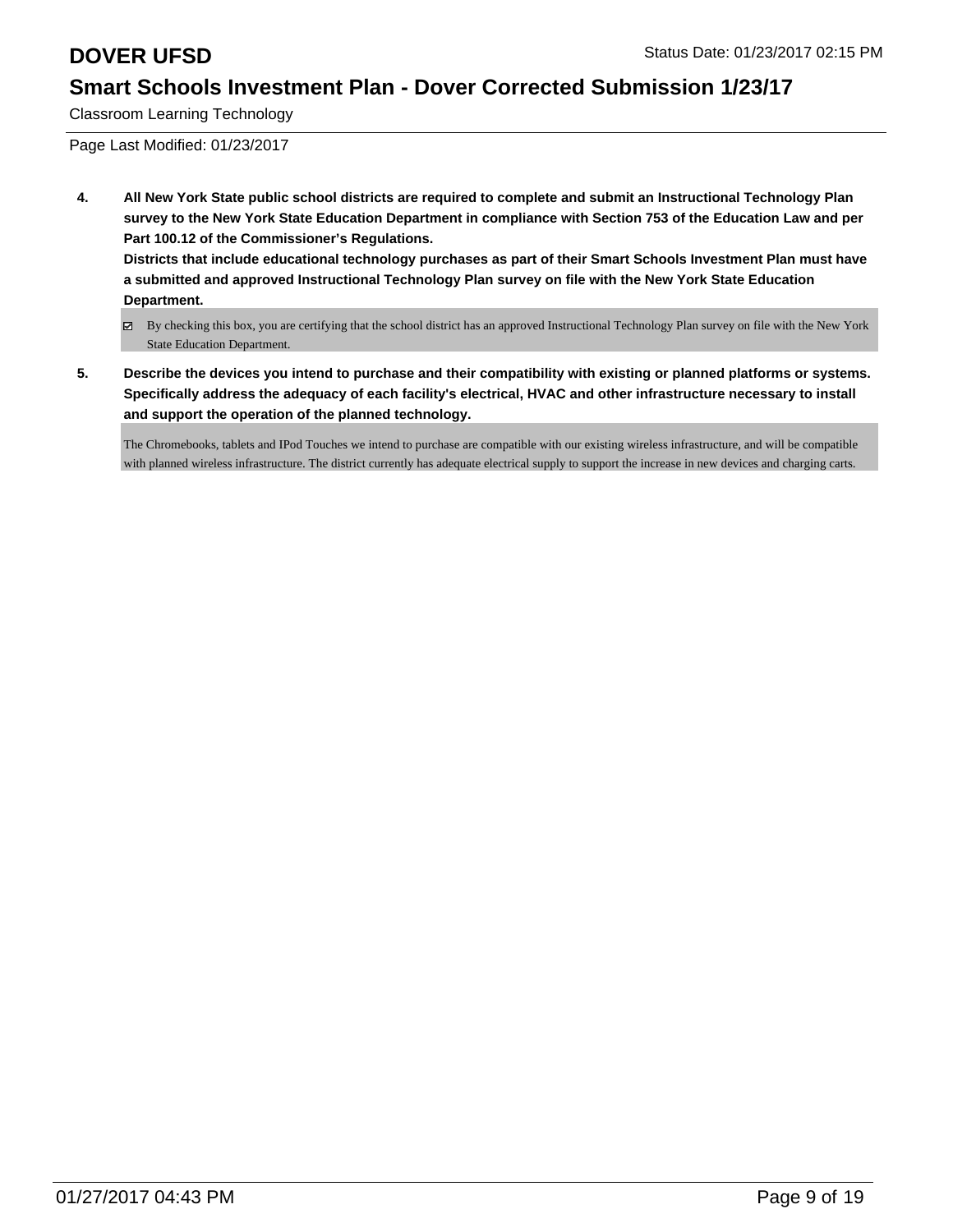Classroom Learning Technology

Page Last Modified: 01/23/2017

- **6. Describe how the proposed technology purchases will:**
	- **> enhance differentiated instruction;**
	- **> expand student learning inside and outside the classroom;**
	- **> benefit students with disabilities and English language learners; and**
	- **> contribute to the reduction of other learning gaps that have been identified within the district.**

**The expectation is that districts will place a priority on addressing the needs of students who struggle to succeed in a rigorous curriculum. Responses in this section should specifically address this concern and align with the district's Instructional Technology Plan (in particular Question 2 of E. Curriculum and Instruction: "Does the district's instructional technology plan address the needs of students with disabilities to ensure equitable access to instruction, materials and assessments?" and Question 3 of the same section: "Does the district's instructional technology plan address the provision of assistive technology specifically for students with disabilities to ensure access to and participation in the general curriculum?"**

Digital connectivity will be used to support teaching and learning in the following ways:

- Technology-infused classrooms with digital learning tools (i.e.- Chromebooks, SmartBoards, tablets) will create blended learning environments for students that will enable them to meet the demands of content and Common Core Learning Standards in deeper and richer ways, and will expand course offerings (i.e. - virtual Advanced Placement courses). IPod Touches will be utilized to engage students (K - 12) in virtual learning experiences using Google Cardboard and Google Expeditions. These technology-infused classrooms will also allow teachers to develop interactive and engaging learning materials for students.

- Through flipped classrooms, online assignments and assessments that llow for immediate feedback to students, learning will occur 24 hours a day, 7 days a week, allowing teachers to meet students' needs in the most flexible way possible.

- Students will become college and career-ready as they learn to make 21st century skills a part of their learning process and evelop the workflows and habits of mind that will transfer into a variety of areas.

- Differentiation will be facilitated as teachers leverage data generated to assess a quick snapshot of students' current learning and abilities. Teachers' abilities to measure lesson effectiveness will also be enhanced.

- Teachers and students will be able to share resources to help them improve instruction and learning. Some resources can also benefit parents (sharing information and helping their child).

- Online learning opportunities and the use of open educational resources will increase educational productivity by offering new opportunities. Students with disabilities and English as a New Language students will benefit from all of the actions above, especially with regard to: - Student engagement

- Immediate feedback and further instruction based on formative assessment data
- Differentiation based on content, process and/or product
- Reinforcement and reteaching based on individual need

- Specific applications based on needs (speech, translation, etc.)

Students with disabilities served in general and special education classes will be provided with assistive technology as identified in their IEP's. Assistive technology will also be provided to students with disabilities who have IEP's and attend non-public schools and BOCES.

### **7. Where appropriate, describe how the proposed technology purchases will enhance ongoing communication with parents and other stakeholders and help the district facilitate technology-based regional partnerships, including distance learning and other efforts.**

Ongoing communication with parents will be enhanced as digital technology improves. Teachers will take advantage of putting assignments online, adding flipped classroom lessons, and having children use apps to reinforce learning. This technology will also allow parents to keep up on and help their child succeed academically. Teachers will also have the technology to initiate two-way communications with parents individually or as a class during and after school hours. The school district also plans to increase the use of timely electronic communication through email, School Messenger, the website, etc. Additionally, the District plans to record and post events, speakers, curriculum nights, etc. so parents who cannot attend in person will still have access to these resources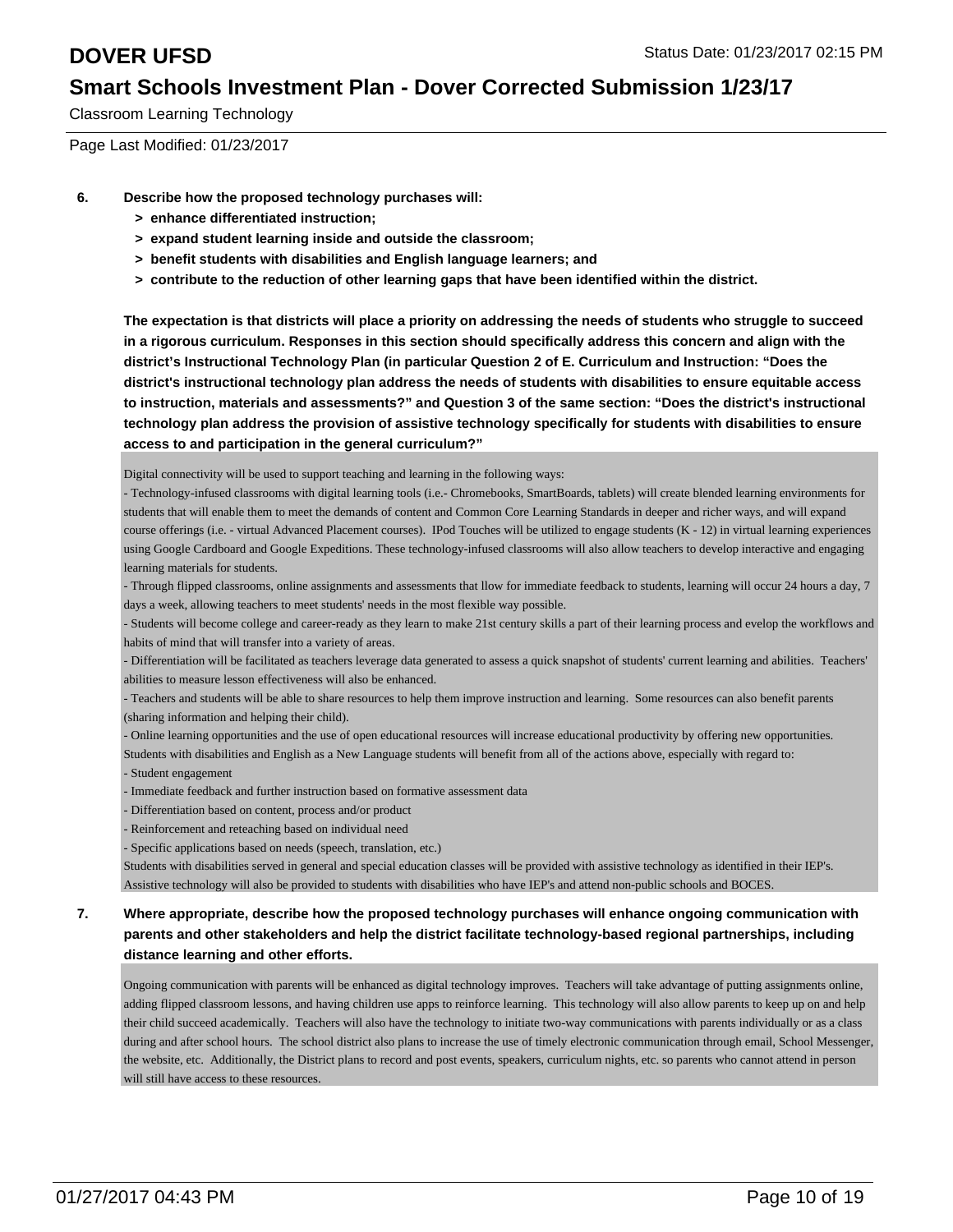Classroom Learning Technology

Page Last Modified: 01/23/2017

**8. Describe the district's plan to provide professional development to ensure that administrators, teachers and staff can employ the technology purchased to enhance instruction successfully.**

**Note: This response should be aligned and expanded upon in accordance with your district's response to Question 1 of F. Professional Development of your Instructional Technology Plan: "Please provide a summary of professional development offered to teachers and staff, for the time period covered by this plan, to support technology to enhance teaching and learning. Please include topics, audience and method of delivery within your summary."**

The District's maintains that professional development is the key to ensuring that technology is used as a tool for teaching and learning - not an addon. Professional Development will be ongoing and differentiated. Topics for professional development include teacher and administrative workflow, "Model Classroom" training and implementation, pedagogy shifts in instruction (elementary and secondary), workshops that enhance specific pedagogical practices as they relate to technology, and building parent proficiency.

Professional development will occur in several modes including in-person, blended and online. The courses will be offered cyclically and will range from intense sessions (40 hours to train model classroom teachers) to semester-long blended classes, to short workshops on specific topics in technology. A technology coach will support teachers as they experiment with implementing technology and instruction utilizing technology. The detailed rollout (approximately 3 - 5 years) is delineated by date and time in the Technology Plan.

- **9. Districts must contact the SUNY/CUNY teacher preparation program that supplies the largest number of the district's new teachers to request advice on innovative uses and best practices at the intersection of pedagogy and educational technology.**
	- $\boxtimes$  By checking this box, you certify that you have contacted the SUNY/CUNY teacher preparation program that supplies the largest number of your new teachers to request advice on these issues.
	- **9a. Please enter the name of the SUNY or CUNY Institution that you contacted.**

SUNY New Paltz

**9b. Enter the primary Institution phone number.**

845-257-7869

**9c. Enter the name of the contact person with whom you consulted and/or will be collaborating with on innovative uses of technology and best practices.**

Dr. Tom Meyer

**10. A district whose Smart Schools Investment Plan proposes the purchase of technology devices and other hardware must account for nonpublic schools in the district.**

**Are there nonpublic schools within your school district?**

Yes

 $\boxtimes$  No

**11. Nonpublic Classroom Technology Loan Calculator**

**The Smart Schools Bond Act provides that any Classroom Learning Technology purchases made using Smart Schools funds shall be lent, upon request, to nonpublic schools in the district. However, no school district shall be required to loan technology in amounts greater than the total obtained and spent on technology pursuant to the Smart Schools Bond Act and the value of such loan may not exceed the total of \$250 multiplied by the nonpublic school enrollment in the base year at the time of enactment.**

**See:**

**http://www.p12.nysed.gov/mgtserv/smart\_schools/docs/Smart\_Schools\_Bond\_Act\_Guidance\_04.27.15\_Final.pdf.**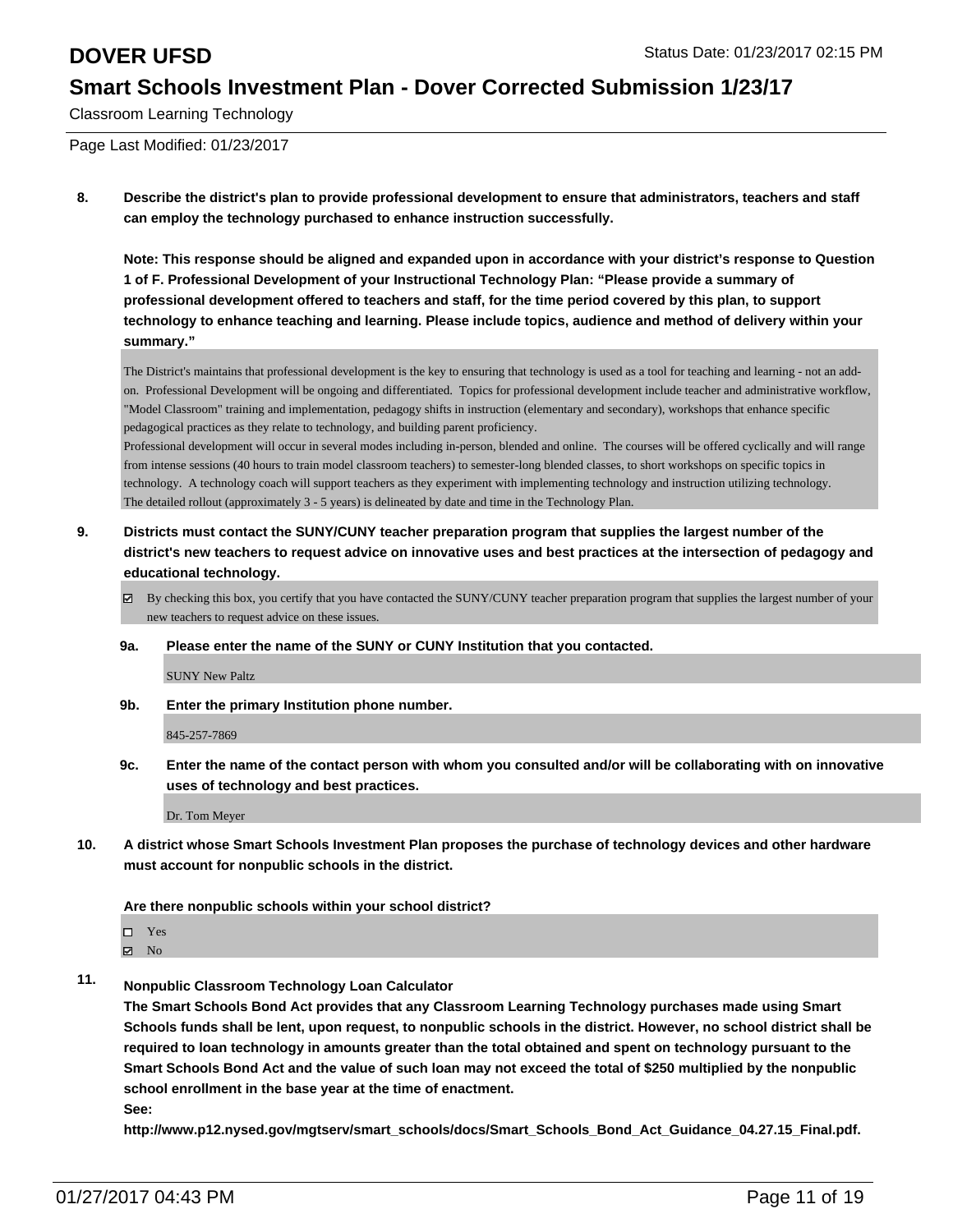Classroom Learning Technology

Page Last Modified: 01/23/2017

|                                     | 1. Classroom<br>Technology<br>Sub-allocation | 2. Public<br>Enrollment<br>$(2014 - 15)$ | 13. Nonpublic<br>l Enrollment<br>$(2014 - 15)$ | l 4. Sum of<br>Public and<br>l Nonpublic | 15. Total Per<br>Pupil Sub-<br>lallocation | 6. Total<br>Nonpublic Loan  <br>Amount                                                        |
|-------------------------------------|----------------------------------------------|------------------------------------------|------------------------------------------------|------------------------------------------|--------------------------------------------|-----------------------------------------------------------------------------------------------|
|                                     |                                              |                                          |                                                | Enrollment                               |                                            |                                                                                               |
| Calculated Nonpublic Loan<br>Amount |                                              |                                          |                                                |                                          |                                            | (No Response)   (No Response)   (No Response)   (No Response)   (No Response)   (No Response) |

**12. To ensure the sustainability of technology purchases made with Smart Schools funds, districts must demonstrate a long-term plan to maintain and replace technology purchases supported by Smart Schools Bond Act funds. This sustainability plan shall demonstrate a district's capacity to support recurring costs of use that are ineligible for Smart Schools Bond Act funding such as device maintenance, technical support, Internet and wireless fees, maintenance of hotspots, staff professional development, building maintenance and the replacement of incidental items. Further, such a sustainability plan shall include a long-term plan for the replacement of purchased devices and equipment at the end of their useful life with other funding sources.**

By checking this box, you certify that the district has a sustainability plan as described above.

**13. Districts must ensure that devices purchased with Smart Schools Bond funds will be distributed, prepared for use, maintained and supported appropriately. Districts must maintain detailed device inventories in accordance with generally accepted accounting principles.**

 $\boxtimes$  By checking this box, you certify that the district has a distribution and inventory management plan and system in place.

**14. If you are submitting an allocation for Classroom Learning Technology complete this table. Note that the calculated Total at the bottom of the table must equal the Total allocation for this category that you entered in the SSIP Overview overall budget.**

|                         | Sub-Allocation |
|-------------------------|----------------|
| Interactive Whiteboards | l 0            |
| Computer Servers        | l 0            |
| Desktop Computers       | l 0            |
| Laptop Computers        | 200,000        |
| <b>Tablet Computers</b> | 165,000        |
| <b>Other Costs</b>      | 40,000         |
| Totals:                 | 405,000        |

**15. Please detail the type, quantity, per unit cost and total cost of the eligible items under each sub-category. This is especially important for any expenditures listed under the "Other" category. All expenditures must be capital-bond eligible to be reimbursed through the SSBA. If you have any questions, please contact us directly through smartschools@nysed.gov.**

**Please specify in the "Item to be Purchased" field which specific expenditures and items are planned to meet the district's nonpublic loan requirement, if applicable.**

**NOTE: Wireless Access Points that will be loaned/purchased for nonpublic schools should ONLY be included in this category, not under School Connectivity, where public school districts would list them.**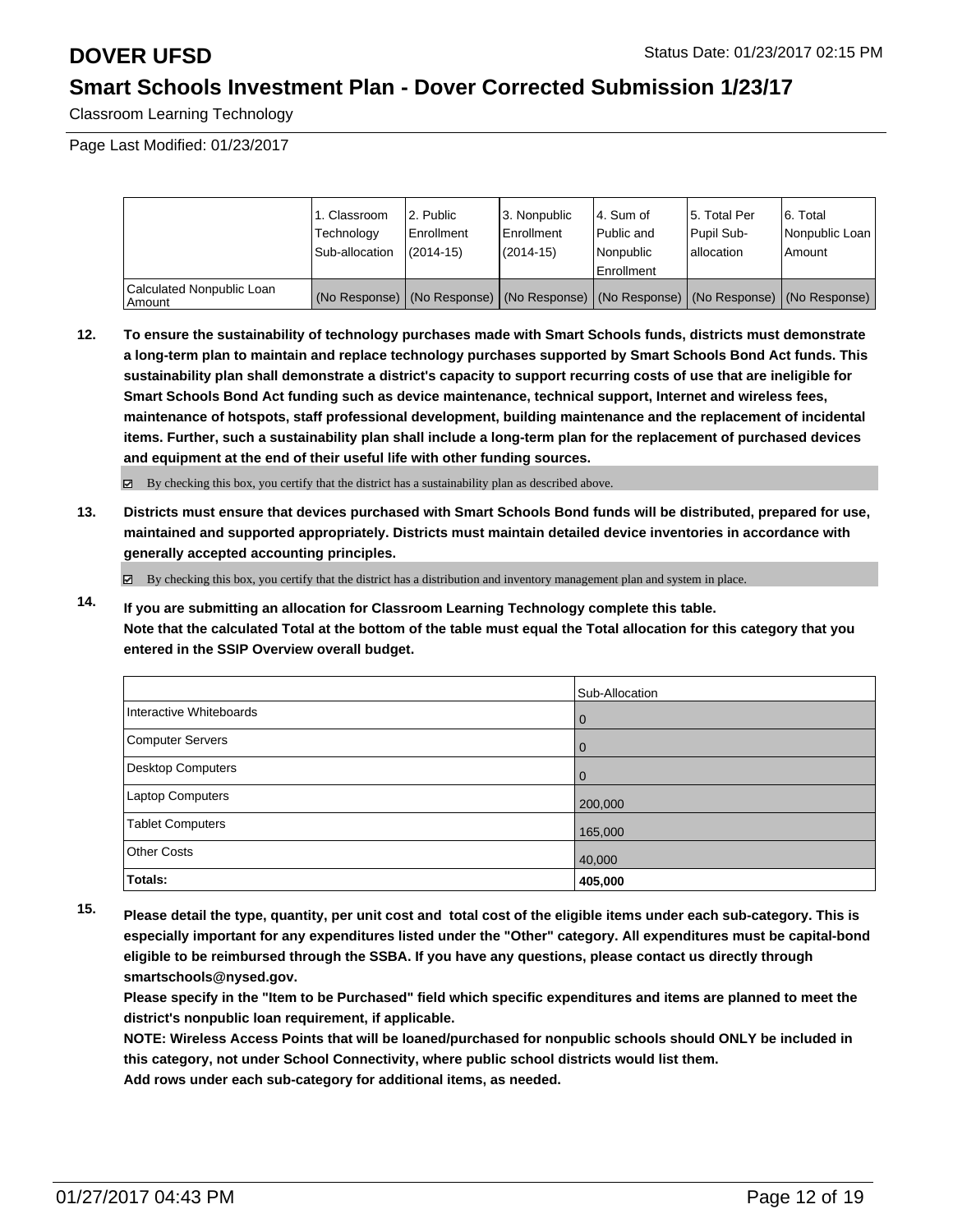Classroom Learning Technology

| Select the allowable expenditure | I Item to be Purchased   | Quantity | Cost per Item | <b>Total Cost</b> |
|----------------------------------|--------------------------|----------|---------------|-------------------|
| type.                            |                          |          |               |                   |
| Repeat to add another item under |                          |          |               |                   |
| each type.                       |                          |          |               |                   |
| <b>Laptop Computers</b>          | <b>ChromeBook</b>        | 570      | 351           | 200,000           |
| <b>Tablet Computers</b>          | iPad                     | 20       | 600           | 12,000            |
| <b>Tablet Computers</b>          | Surface Pro              | 123      | 1,244         | 153,000           |
| <b>Other Costs</b>               | iPod Touch               | 30       | 358           | 10.740            |
| <b>Other Costs</b>               | Anthro YES charging cart | 18       | 1,500         | 27,000            |
| <b>Other Costs</b>               | Chromecast               | 60       | 37            | 2,260             |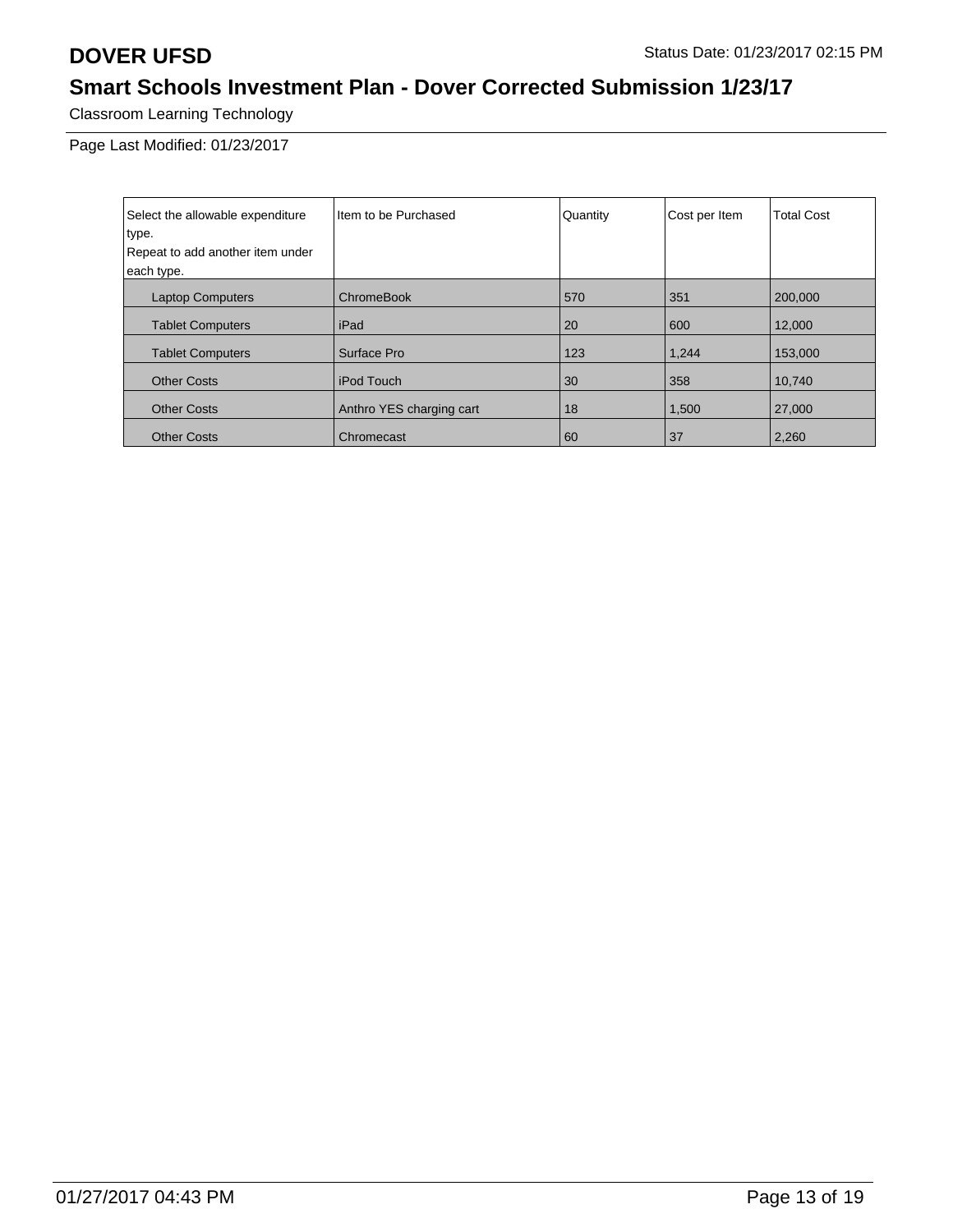Pre-Kindergarten Classrooms

Page Last Modified: 01/23/2017

**1. Provide information regarding how and where the district is currently serving pre-kindergarten students and justify the need for additional space with enrollment projections over 3 years.**

(No Response)

- **2. Describe the district's plan to construct, enhance or modernize education facilities to accommodate prekindergarten programs. Such plans must include:**
	- **Specific descriptions of what the district intends to do to each space;**
	- **An affirmation that pre-kindergarten classrooms will contain a minimum of 900 square feet per classroom;**
	- **The number of classrooms involved;**
	- **The approximate construction costs per classroom; and**
	- **Confirmation that the space is district-owned or has a long-term lease that exceeds the probable useful life of the improvements.**

(No Response)

**3. Smart Schools Bond Act funds may only be used for capital construction costs. Describe the type and amount of additional funds that will be required to support ineligible ongoing costs (e.g. instruction, supplies) associated with any additional pre-kindergarten classrooms that the district plans to add.**

(No Response)

**4. All plans and specifications for the erection, repair, enlargement or remodeling of school buildings in any public school district in the State must be reviewed and approved by the Commissioner. Districts that plan capital projects using their Smart Schools Bond Act funds will undergo a Preliminary Review Process by the Office of Facilities Planning.**

**Please indicate on a separate row each project number given to you by the Office of Facilities Planning.**

| Project Number |  |  |
|----------------|--|--|
| (No Response)  |  |  |

**5. If you have made an allocation for Pre-Kindergarten Classrooms, complete this table.**

**Note that the calculated Total at the bottom of the table must equal the Total allocation for this category that you entered in the SSIP Overview overall budget.**

|                                          | Sub-Allocation |
|------------------------------------------|----------------|
| Construct Pre-K Classrooms               | (No Response)  |
| Enhance/Modernize Educational Facilities | (No Response)  |
| Other Costs                              | (No Response)  |
| Totals:                                  |                |

**6. Please detail the type, quantity, per unit cost and total cost of the eligible items under each sub-category. This is especially important for any expenditures listed under the "Other" category. All expenditures must be capital-bond eligible to be reimbursed through the SSBA. If you have any questions, please contact us directly through smartschools@nysed.gov.**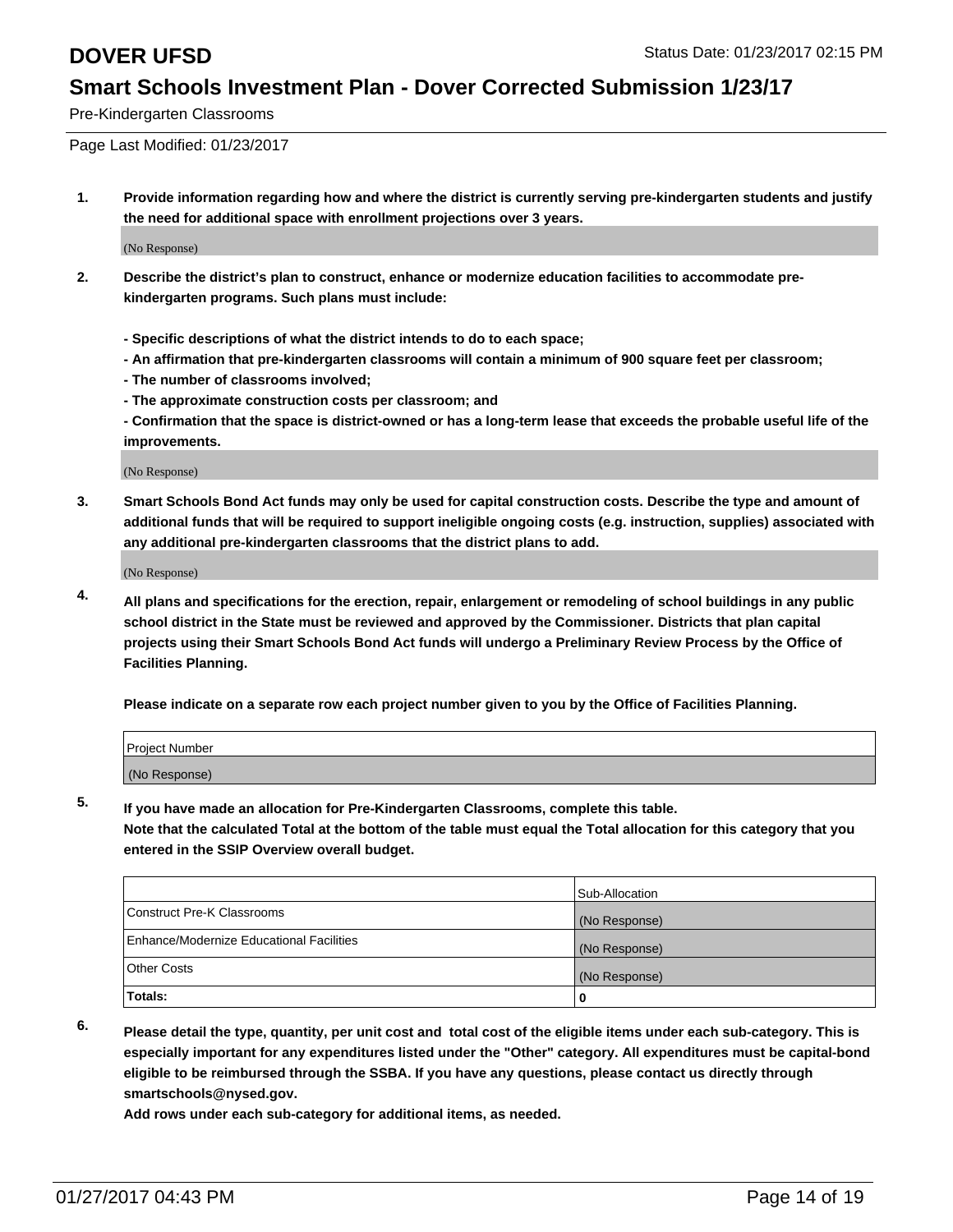Pre-Kindergarten Classrooms

| Select the allowable expenditure | litem to be purchased | Quantity      | Cost per Item | <b>Total Cost</b> |
|----------------------------------|-----------------------|---------------|---------------|-------------------|
| type.                            |                       |               |               |                   |
| Repeat to add another item under |                       |               |               |                   |
| each type.                       |                       |               |               |                   |
| (No Response)                    | (No Response)         | (No Response) | (No Response) | (No Response)     |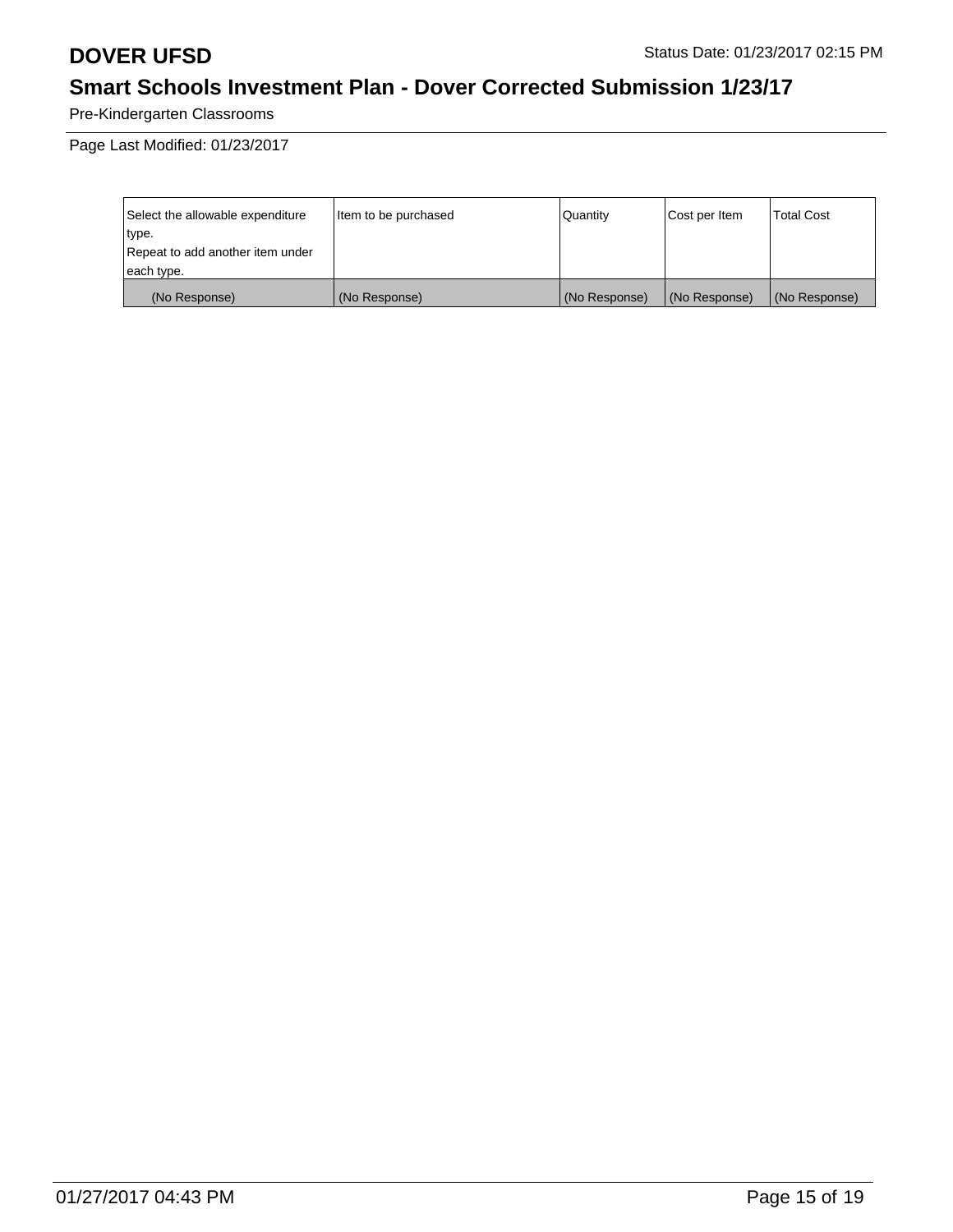Replace Transportable Classrooms

Page Last Modified: 01/23/2017

**1. Describe the district's plan to construct, enhance or modernize education facilities to provide high-quality instructional space by replacing transportable classrooms.**

(No Response)

**2. All plans and specifications for the erection, repair, enlargement or remodeling of school buildings in any public school district in the State must be reviewed and approved by the Commissioner. Districts that plan capital projects using their Smart Schools Bond Act funds will undergo a Preliminary Review Process by the Office of Facilities Planning.**

**Please indicate on a separate row each project number given to you by the Office of Facilities Planning.**

| <b>Project Number</b> |  |
|-----------------------|--|
| (No Response)         |  |

**3. For large projects that seek to blend Smart Schools Bond Act dollars with other funds, please note that Smart Schools Bond Act funds can be allocated on a pro rata basis depending on the number of new classrooms built that directly replace transportable classroom units.**

**If a district seeks to blend Smart Schools Bond Act dollars with other funds describe below what other funds are being used and what portion of the money will be Smart Schools Bond Act funds.**

(No Response)

**4. If you have made an allocation for Replace Transportable Classrooms, complete this table. Note that the calculated Total at the bottom of the table must equal the Total allocation for this category that you entered in the SSIP Overview overall budget.**

|                                                | Sub-Allocation |
|------------------------------------------------|----------------|
| Construct New Instructional Space              | (No Response)  |
| Enhance/Modernize Existing Instructional Space | (No Response)  |
| <b>Other Costs</b>                             | (No Response)  |
| Totals:                                        |                |

**5. Please detail the type, quantity, per unit cost and total cost of the eligible items under each sub-category. This is especially important for any expenditures listed under the "Other" category. All expenditures must be capital-bond eligible to be reimbursed through the SSBA. If you have any questions, please contact us directly through smartschools@nysed.gov.**

| Select the allowable expenditure | Item to be purchased | Quantity      | Cost per Item | <b>Total Cost</b> |
|----------------------------------|----------------------|---------------|---------------|-------------------|
| type.                            |                      |               |               |                   |
| Repeat to add another item under |                      |               |               |                   |
| each type.                       |                      |               |               |                   |
| (No Response)                    | (No Response)        | (No Response) | (No Response) | (No Response)     |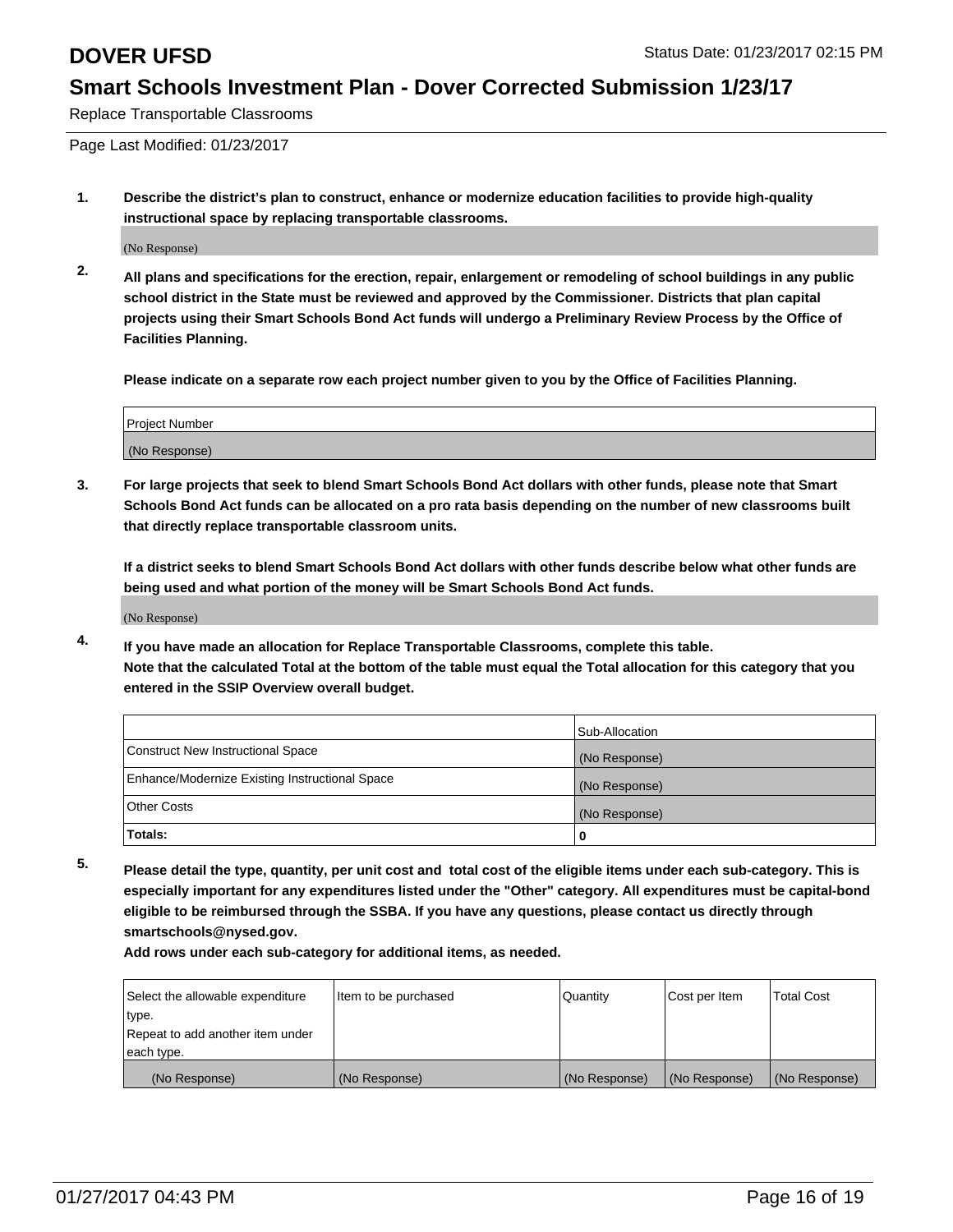High-Tech Security Features

Page Last Modified: 01/23/2017

**1. Describe how you intend to use Smart Schools Bond Act funds to install high-tech security features in school buildings and on school campuses.**

(No Response)

**2. All plans and specifications for the erection, repair, enlargement or remodeling of school buildings in any public school district in the State must be reviewed and approved by the Commissioner. Districts that plan capital projects using their Smart Schools Bond Act funds will undergo a Preliminary Review Process by the Office of Facilities Planning.** 

**Please indicate on a separate row each project number given to you by the Office of Facilities Planning.**

| <b>Project Number</b> |  |
|-----------------------|--|
| (No Response)         |  |

- **3. Was your project deemed eligible for streamlined Review?**
	- Yes
	- $\square$  No
- **4. Include the name and license number of the architect or engineer of record.**

| 'Name         | License Number |
|---------------|----------------|
| (No Response) | (No Response)  |

**5. If you have made an allocation for High-Tech Security Features, complete this table. Note that the calculated Total at the bottom of the table must equal the Total allocation for this category that you entered in the SSIP Overview overall budget.**

|                                                      | Sub-Allocation |
|------------------------------------------------------|----------------|
| Capital-Intensive Security Project (Standard Review) | (No Response)  |
| <b>Electronic Security System</b>                    | (No Response)  |
| <b>Entry Control System</b>                          | (No Response)  |
| Approved Door Hardening Project                      | (No Response)  |
| <b>Other Costs</b>                                   | (No Response)  |
| Totals:                                              | 0              |

**6. Please detail the type, quantity, per unit cost and total cost of the eligible items under each sub-category. This is especially important for any expenditures listed under the "Other" category. All expenditures must be capital-bond eligible to be reimbursed through the SSBA. If you have any questions, please contact us directly through smartschools@nysed.gov.**

| Select the allowable expenditure | Item to be purchased | Quantity      | Cost per Item | <b>Total Cost</b> |
|----------------------------------|----------------------|---------------|---------------|-------------------|
| type.                            |                      |               |               |                   |
| Repeat to add another item under |                      |               |               |                   |
| each type.                       |                      |               |               |                   |
| (No Response)                    | (No Response)        | (No Response) | (No Response) | (No Response)     |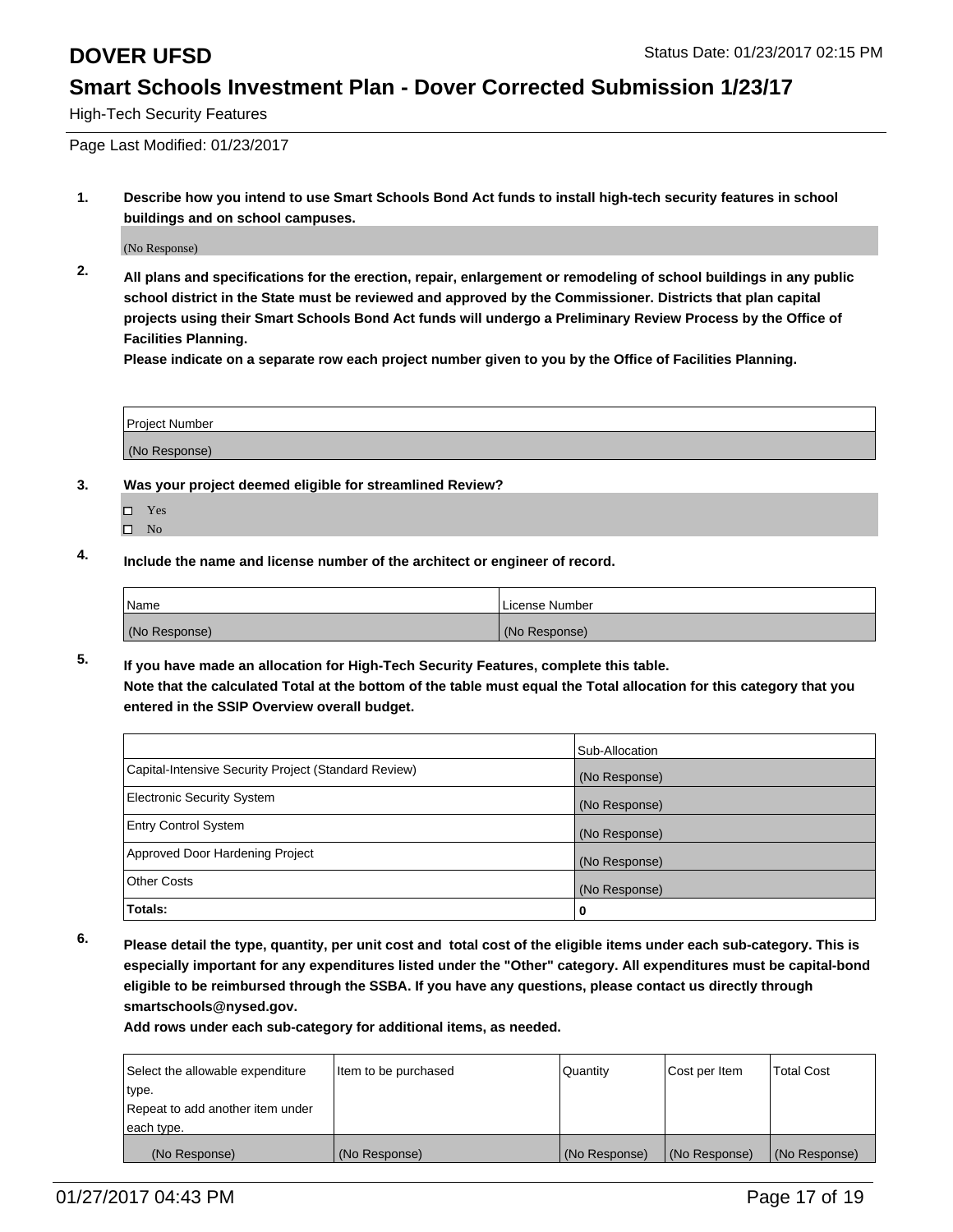Report